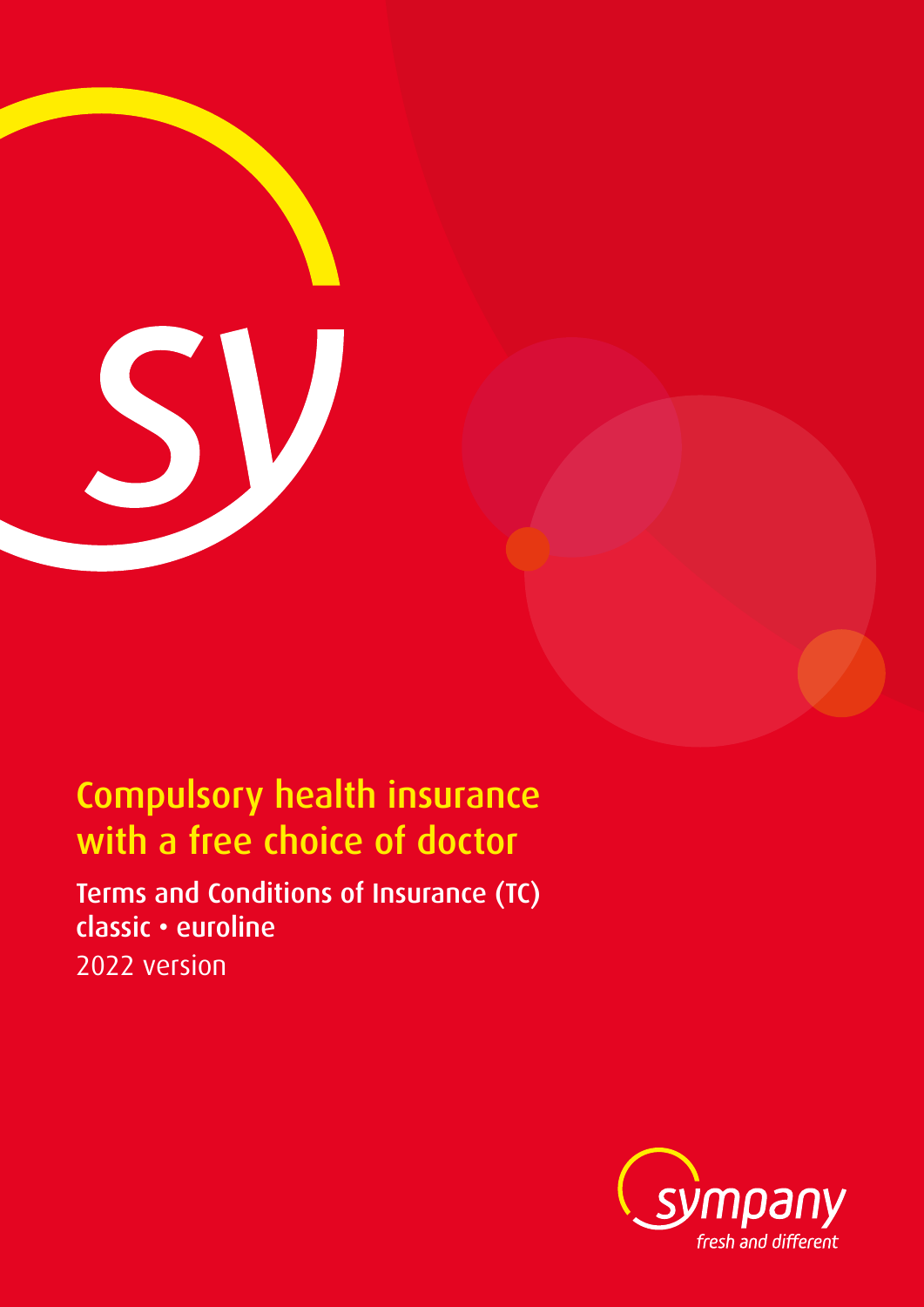## Terms and Conditions of Insurance (TC) Compulsory health insurance with a free choice of doctor in accordance with the Federal Law on Sickness Insurance (KVG)

2022 version

### **Contents**

| 1                 | <b>Basic information about the insurance</b>                                                                                                  | Page         | 3                       |
|-------------------|-----------------------------------------------------------------------------------------------------------------------------------------------|--------------|-------------------------|
| 1.1<br>1.2<br>1.3 | Statutory provisions and cantonal law<br>Residents of the EU, Iceland or Norway<br>Application to insurance companies<br>in the Sympany Group | Page<br>Page | 3<br>3                  |
|                   |                                                                                                                                               | Page         | 3                       |
| $\overline{2}$    | <b>Subject of the insurance</b>                                                                                                               | Page         | 3                       |
| 3                 | <b>General obligations</b>                                                                                                                    | Page         | 3                       |
| $\overline{4}$    | Liability resulting from medical treatment Page                                                                                               |              | 3                       |
| 5                 | <b>End of the insurance</b>                                                                                                                   | Page         | 3                       |
| $\overline{6}$    | <b>Accident cover</b>                                                                                                                         | <b>Page</b>  | $\overline{\mathbf{3}}$ |
| $\overline{I}$    | Obligation to report to and<br>notify the insurance company                                                                                   | Page         | 3                       |
| 7.1               | Reporting an accident                                                                                                                         | Page         | 3                       |
| 7.2               | Cooperation of the insured person                                                                                                             | Page         | 3                       |
| 7.3<br>7.4        | Authorisation to share information<br>Failure to uphold the obligation to notify                                                              | Page         | 3                       |
|                   | the insurance company                                                                                                                         | Page         | 3                       |
| 8                 | <b>Rights and obligations relating</b><br>to third-party benefits                                                                             | Page         | 3                       |
|                   |                                                                                                                                               |              |                         |
| 9                 | <b>Payment details</b>                                                                                                                        | Page         | 3                       |

| 10   | <b>Fees</b>                       | Page | $\overline{\mathbf{4}}$ |
|------|-----------------------------------|------|-------------------------|
| 10.1 | Reminder and debt collection fees | Page | $\overline{4}$          |
| 10.2 | Payment in instalments            | Page | $\overline{4}$          |
| 11   | <b>Duty of confidentiality</b>    | Page | $\overline{4}$          |
|      |                                   |      |                         |
| 12   | <b>Administration of justice</b>  | Page | $\overline{4}$          |
| 12.1 | Order                             | Page | 4                       |
| 12.2 | Objection                         | Page | $\overline{4}$          |
| 12.3 | Appeal procedure                  | Page | 4                       |
|      |                                   |      |                         |
| 13   | <b>Legal force</b>                | Page | $\overline{\mathbf{r}}$ |
|      |                                   |      |                         |
| 14   | <b>Legal protection</b>           | Page | $\overline{\mathbf{4}}$ |
|      |                                   |      |                         |
| 15   | <b>Data protection</b>            | Page | $\overline{\mathbf{4}}$ |
|      |                                   |      |                         |
| 16   | <b>Interpretation</b>             | Page | $\overline{\mathbf{4}}$ |
|      |                                   |      |                         |
| 17   | <b>Entry into force</b>           | Page | $\overline{4}$          |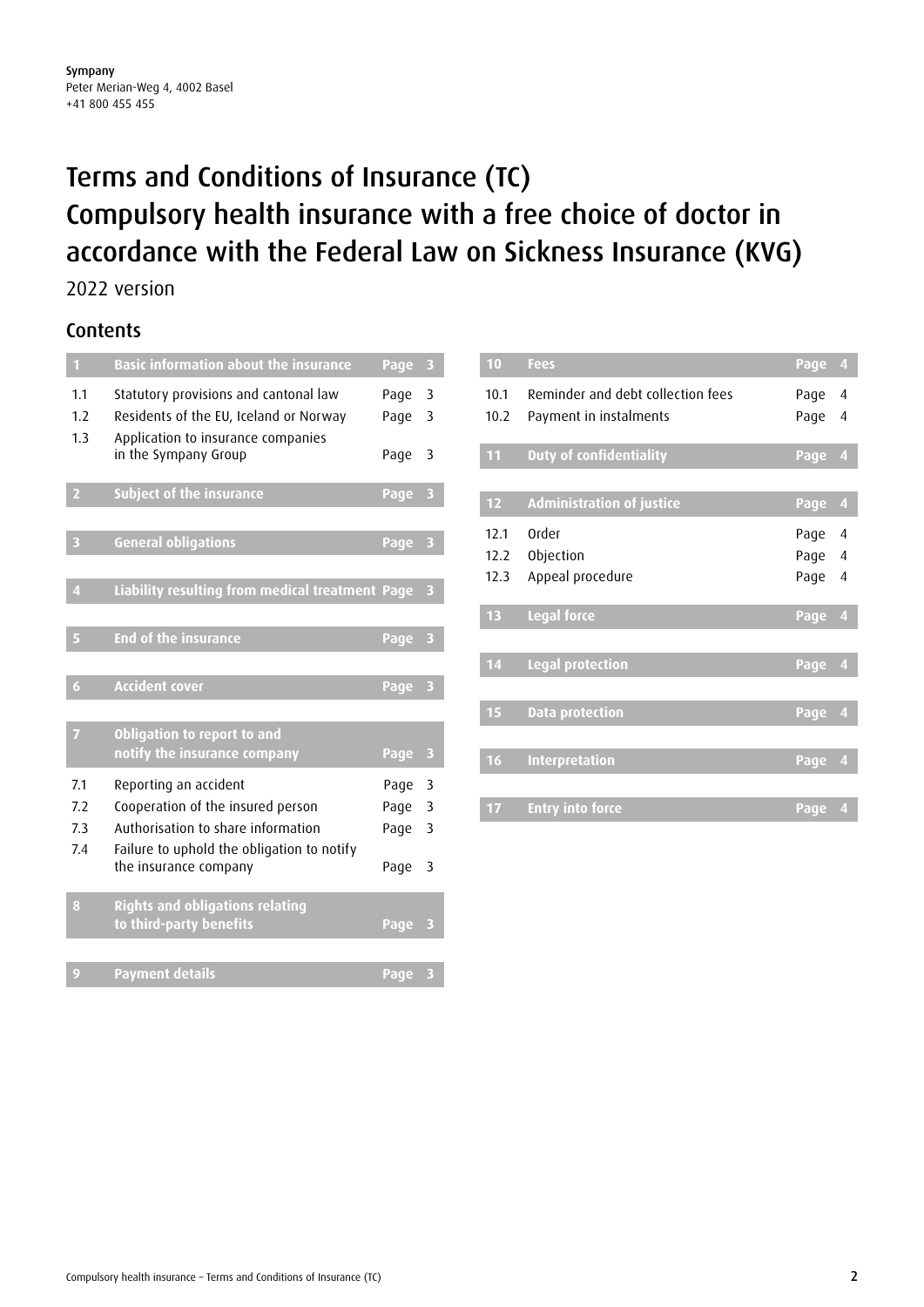## Purpose of the insurance

Compulsory health insurance covers the costs of diagnosis and treatment in the case of illness, accident and maternity under the Federal Law on Sickness Insurance (KVG). Policyholders can take out health insurance with a standard or optional franchise. They can take out compulsory health insurance with a free choice of doctor or as an alternative insurance model in the form of a special type of insurance with a limited choice of service providers.

#### **1 Basic information about the insurance**

#### **1.1 Statutory provisions and cantonal law**

This insurance policy is based on the provisions of the Federal Act on General Aspects of Social Security Law of 6 October 2000 (ATSG), the Federal Law on the Supervision of Social Health Insurance of 26 September 2014 (KVAG), the Federal Law on Sickness Insurance of 18 March 1994 (KVG) and the implementing provisions belonging thereto as well as these Terms and Conditions of Insurance (TC). Swiss law and cantonal law take precedence over these Terms and Conditions of Insurance (TC).

#### **1.2 Residents of the EU, Iceland or Norway**

In addition, with the entry into force of the Agreement on the Freedom of Movement of Persons between Switzerland and the European Union (EU), deviating provisions must be respected, which relate in particular to the group of insured persons, their rights and obligations, the insurance relationship, benefits, premiums and cost contribution.

#### **1.3 Application to insurance companies in the Sympany Group**

As the health insurer, the legal entity named in the policy provides the insurance benefits and is hereinafter referred to as the "insurer".

#### **2 Subject of the insurance**

The people specified in the policy are insured against the economic consequences of illness, maternity and accident. The accident risk is covered if it is specified on the insurance policy.

#### **3 General obligations**

The insured person must follow the doctor's instructions, do everything to aid recovery and refrain from anything that might delay it.

#### **4 Liability resulting from medical treatment**

Liability for diagnostic and therapeutic services lies solely with the service providers treating the insured person.

#### **5 End of the insurance**

The insurance ends:

- a) when cancelled,
- b) when the policyholder moves abroad, except when the insurance obligation continues to apply,
- c) in the event of death.

**6 Accident cover**

The accident cover against work-related and non-work-related accidents can be excluded if evidence of full compulsory accident cover under the Federal Law on Accident Insurance (AIL) is produced. The exclusion takes place as of the first day of the month following the application. Accident cover is included as soon as the accident cover under AIL ends. The insured person must inform the insurance company immediately when the insurance cover under AIL lapses.

**7 Obligation to report to and notify the insurance company**

#### **7.1 Reporting an accident**

If accident benefits are claimed, the accident notification form must also be completed and submitted. The accident notification must be sent to the insurer no later than ten days after the accident occurred.

#### **7.2 Cooperation of the insured person**

The insured person must provide the insurer with all the information needed to evaluate a claim for benefits, free of charge. This also includes the decisions of other social insurance organisations and supporting documents from any private insurance companies.

#### **7.3 Authorisation to share information**

The insured person must authorise all people and organisations, i.e. employers, doctors, hospitals, therapists, insurance companies and public authorities, to provide the information needed to evaluate a claim for benefits.

#### **7.4 Failure to uphold the obligation to notify the insurance company**

The insured person is responsible for any negative consequences arising as a result of breaching the reporting and notification obligations.

#### **8 Rights and obligations relating to third-party benefits**

The insured person is obliged to inform the insurer immediately about any third-party benefits (e.g. accident, third-party liability, military or disability insurance) and settlement agreements if it must pay benefits in the same insurance case. The insured person may not waive third-party benefits wholly or partially without the insurer's express permission. If another health, accident or social insurance provider reduces its benefits for reasons which also entitle the insurer to reduce benefits, it will not reimburse the shortfall caused by the reduction.

#### **9 Payment details**

The insurer pays out benefits to the insured person's specified post office or bank account. If the insured person fails to specify an account, the insurer may invoice them for a flat rate charge to cover expenses per benefit statement.